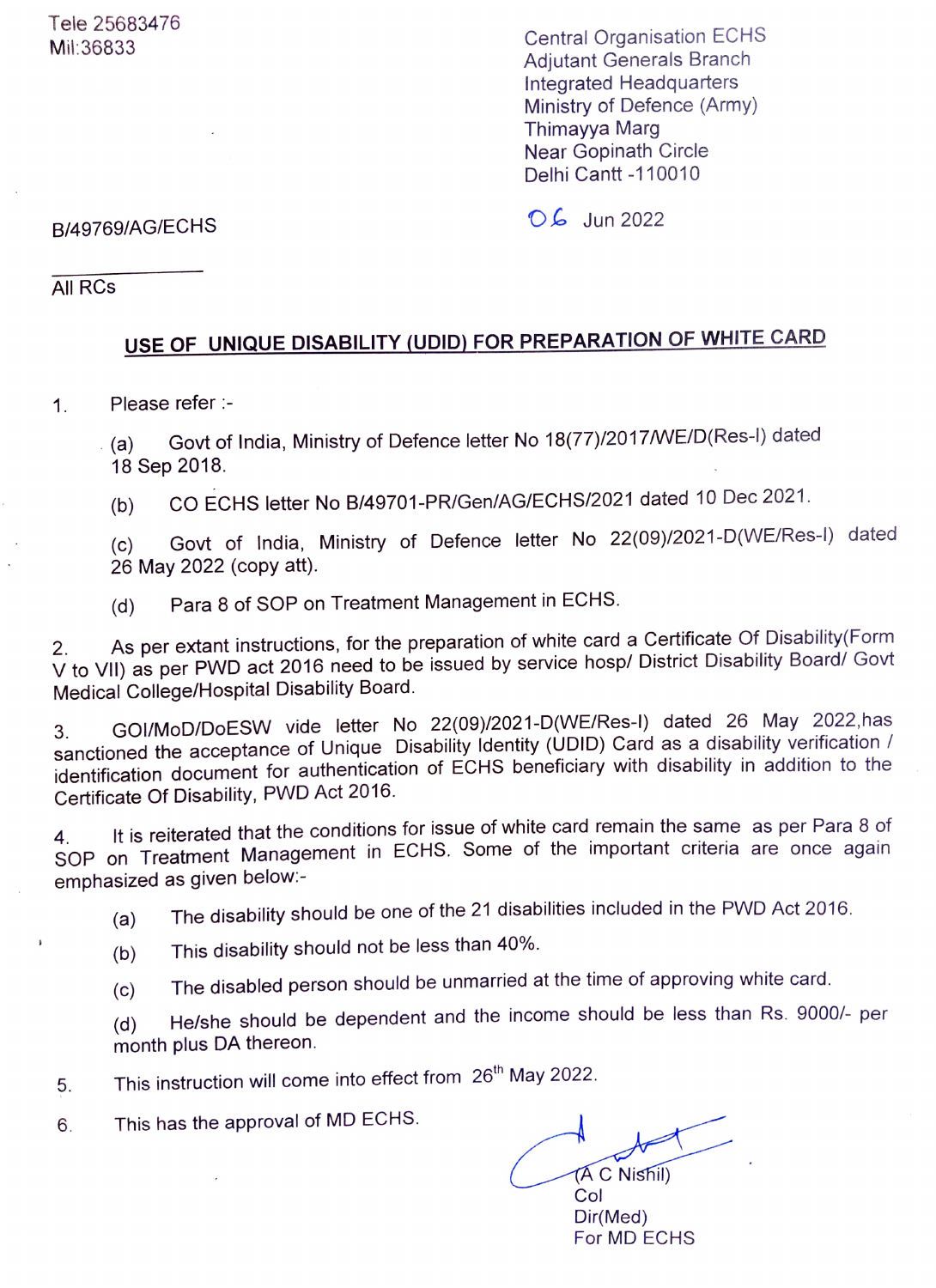Copy to: <u>.</u><br>MoD/DoESW<br>CGDA UTI-ITSL(BPA) SDCPL

For Info pl

## **Internal**

 $\lambda$ 

All Sec -for info Stats & Automation Sec - for uploading on website